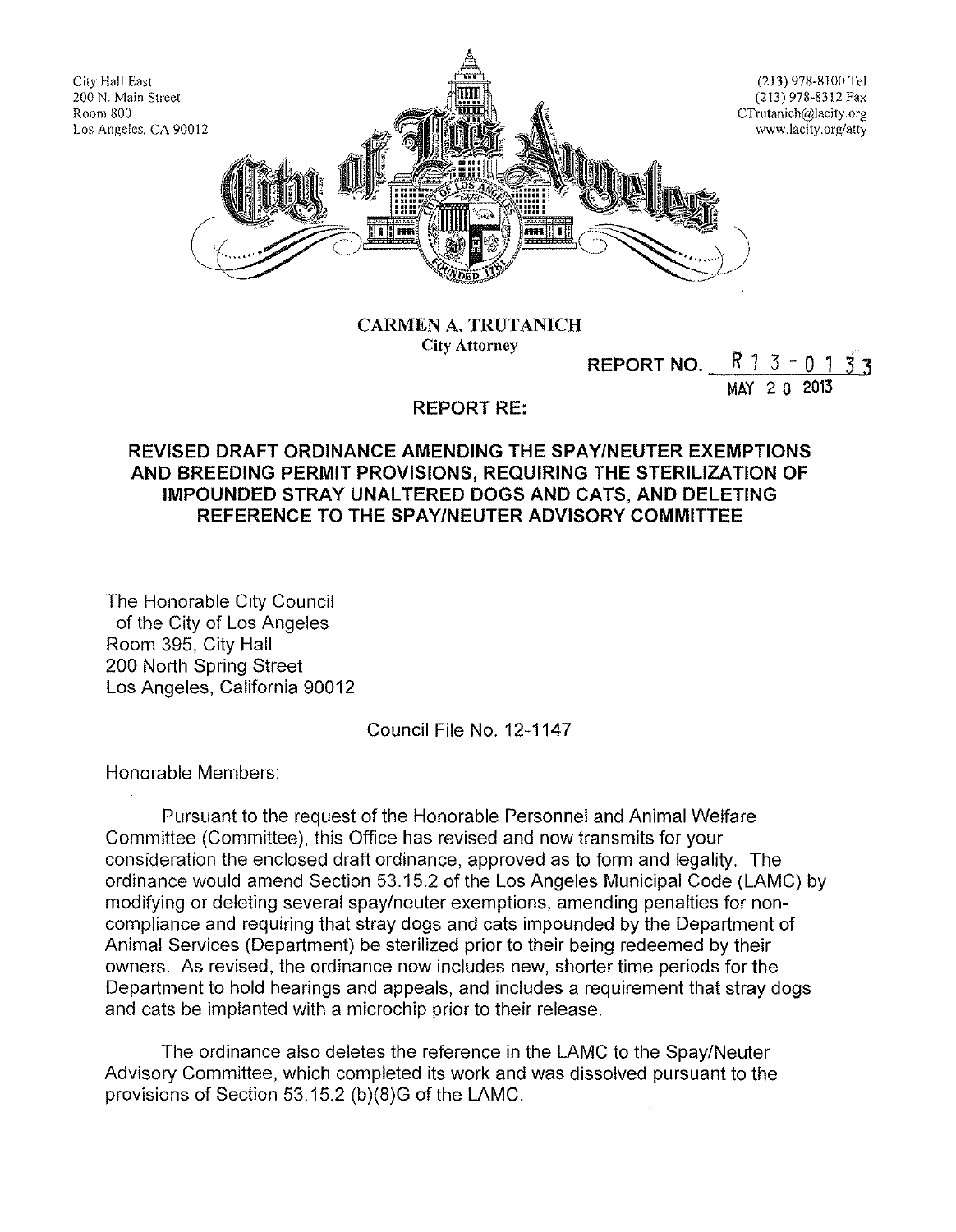The Honorable City Council of the City of Los Angeles Page 2

### **Background**

The Committee, at its meeting of January 15, 2013, requested that the draft ordinance be modified by adding a requirement that an unaltered dog or cat found running at large and impounded as a lost or stray animal be microchipped before being redeemed by its owner. This change has been incorporated into the revised draft ordinance.

In addition, the Committee expressed concern that Subsections (b) (10) and (11) of Section 53.15.2 provided an unnecessarily long period of time for administrative hearings and appeals, which would impose hardships on the Department, the owner and the animal. The revised draft ordinance was modified to provide for an administrative hearing within 20 days following a request by the owner. The previous draft allowed for 30 days in which to hold the hearing. The appeal period has similarly been shortened, requiring that it be calendared for the first available Board meeting following receipt of the appeal. The fees and costs to be charged to the owner from the time the appeal is received to the time that the Board decision is served on the owner was reduced to a maximum of 15 days from 45 days, unless the owner, in writing, requests the hearing date to be continued to the next Board meeting and agrees to pay an additional amount not to exceed 14 days of costs.

The Committee also suggested that the draft ordinance contain a severability clause.

Subsections  $(b)(8)$ ,  $(9)$  and  $(10)$  of Section 53.15.2 contain the only changes from the previous draft ordinance. However, this Report summarizes the entire draft ordinance, with the requested changes.

#### Summary of Ordinance Provisions

# **(1) Subsection (b)(2)A of Section 53.15.2**

LAMC Section 53. 15.2(b)(2) requires that all dogs and cats in the City be spayed or neutered subject to several exemptions. One exemption, codified in Subsection (b)(2)A, exempts a dog or cat that is registered with a breed registry recognized by the Department, and that is a show animal having competed within the previous two years, unless the animal is too young to compete. The draft ordinance requires the breed registry to be a national or international registry or association that includes breed identification, date of birth, names of registered sire and dam, the name of the breeder and record keeping relating to breeding, transfer of ownership and death. The draft ordinance also requires the owner to provide the Department with verified proof of competition.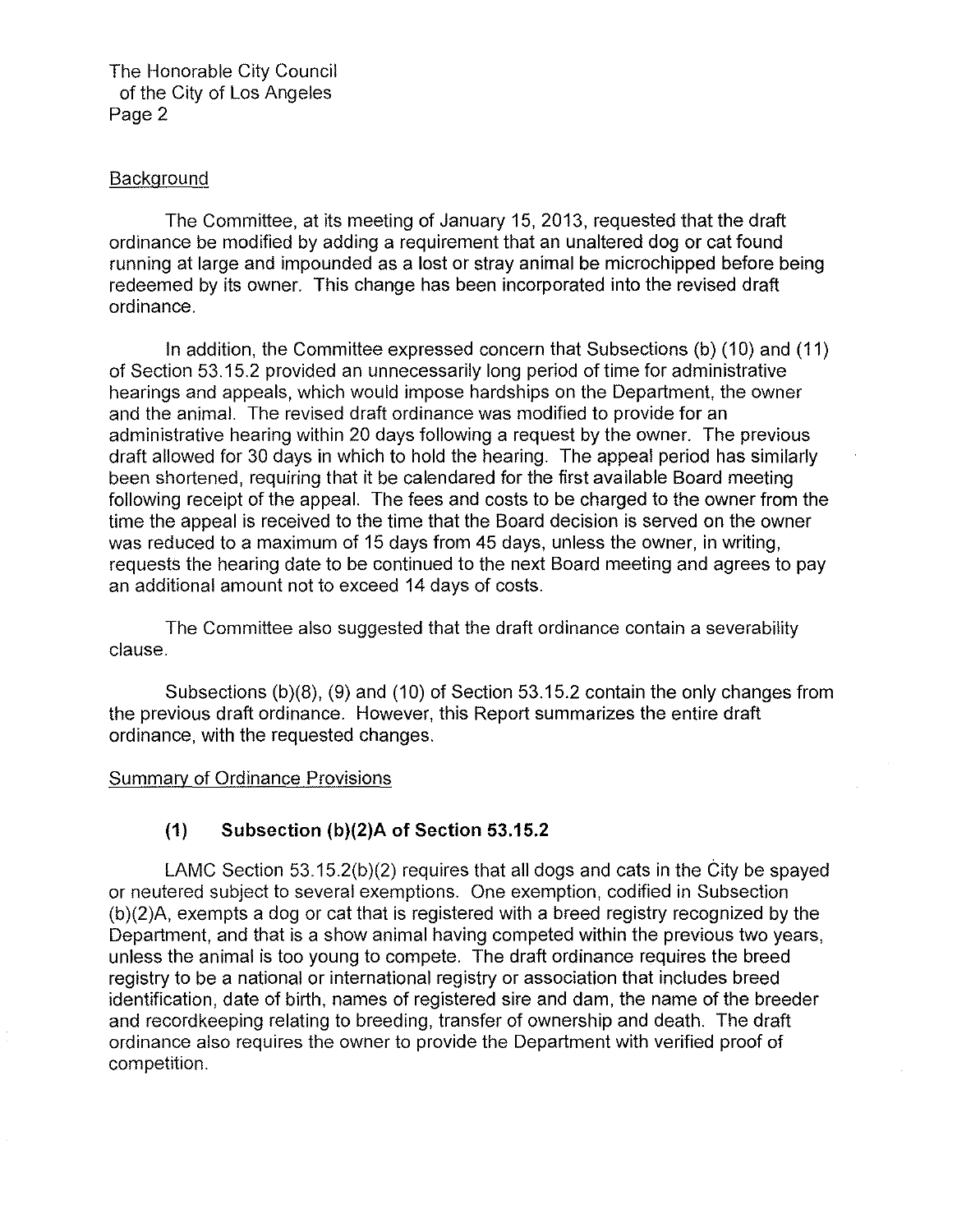The Honorable City Council of the City of Los Angeles Page 3

### **(2) Subsection (b)(2)B of Section 53.15.2**

Subsection (b)(2)B is the exemption linked to agility training, herding or related designations for working dogs. According to the Department, there are no accepted professional standards or licensing procedures for such activities. The draft ordinance deletes this Subsection.

### **(3) Subsection (b)(2)E of Section 53.15.2**

Subsection (b)(2)E allows an owner of a dog or cat to provide a letter from a licensed California veterinarian certifying that arrangements have been made to spay or neuter the dog or cat within 60 days after the animal reaches the age of four months. If the sterilization will occur more than 60 days after the animal reaches the age of four months, the letter from the veterinarian must provide that the animal's health would be best served by spaying or neutering after a specified date, or provide that due to old age, a permanent and serious medical condition, or permanent infirmity that would prevent the animal from reproducing, it is unsafe to spay or neuter the animal.

The draft ordinance requires that a veterinarian's letter certifying that an animal's health would be best served by spaying or neutering after a specified date be limited to situations where the dog or cat is too sick or injured to be spayed or neutered, or if the letter states that it is unsafe to spay or neuter the animal, it must be due to old age, a permanent and serious medical condition, or permanent infirmity that would prevent the animal from reproducing. The draft ordinance requires that the veterinarian's letter specify the medical condition and diagnosis, and be supported by diagnostic reports. An updated letter is to be submitted by the owner if the cat or dog has not been spayed or neutered by the date specified in the veterinarian's letter and, in any event, at the time of each license renewal.

### **(4) Subsection (b)(7) of Section 53.15.2**

New language added to Subsection (b)(7) would prohibit the Department from waiving the penalties when an owner transfers or abandons a dog or cat without complying with spay or neuter requirements.

# **(5) Subsection (b)(S) of Section 53.15.2**

Subsection (b)(8) established the Spay/Neuter Advisory Committee and provided that the Committee was to complete its work and dissolve by October 30, 2009. Deleting Subsection (b)(8) deletes reference to the dissolved Committee.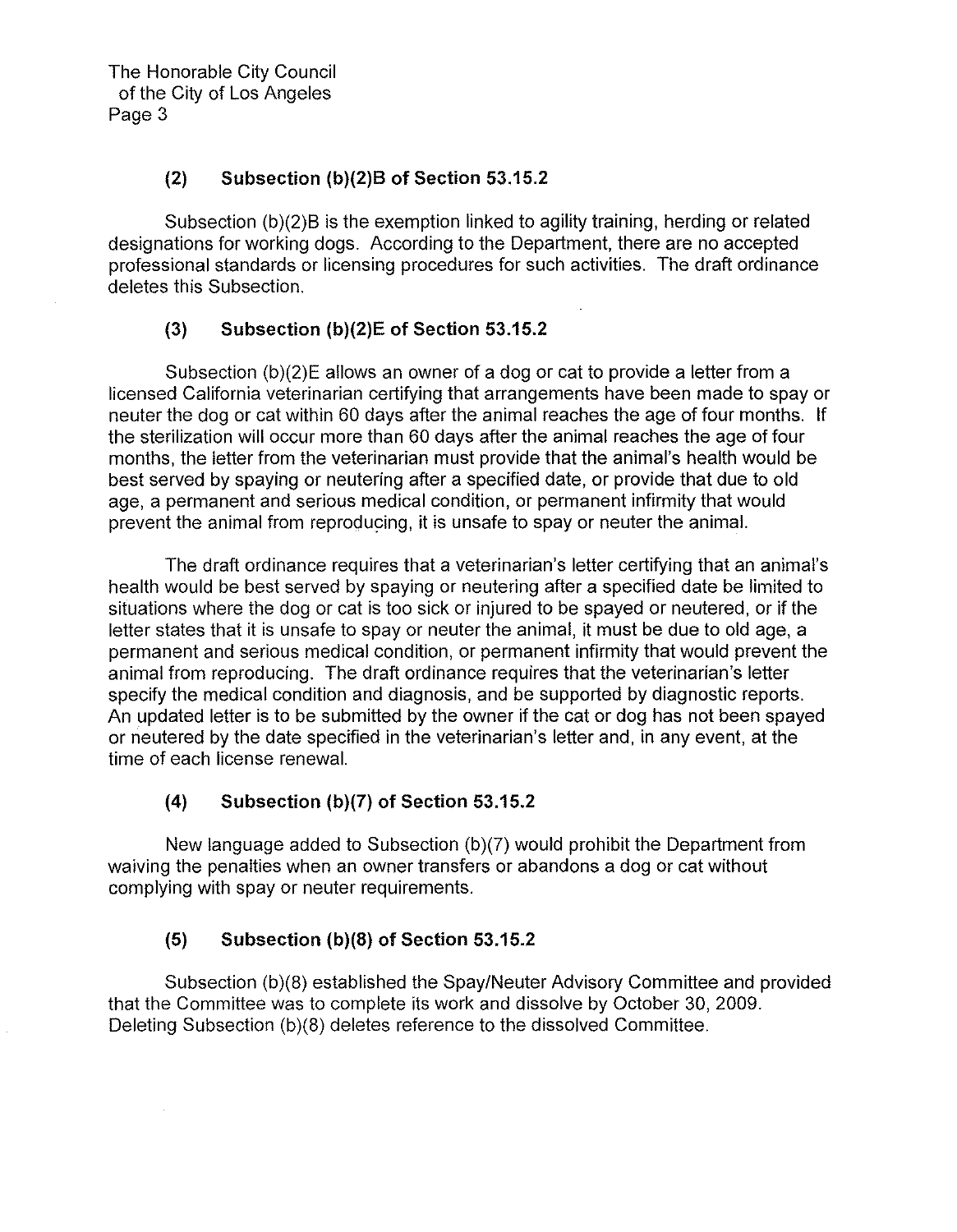The Honorable City Council of the City of Los Angeles Page 4

### **(6) New Subsections** (b)(S), **(9) and (10) of Section 53.15.2**

Subsection (b)(8) provides that an unaltered dog or cat found running at large and impounded as a lost or stray animal shall be spayed or neutered and implanted with a microchip before being returned to its owner. A vaccinated cat exempt from the spay or neuter requirement will be released to its owner upon the payment of the impound fees, in addition to the cost of implanting a microchip. A vaccinated and licensed dog exempt from the spay or neuter requirement will be released to its owner upon the payment of the impound fees, in addition to the cost of implanting a microchip. If the owner agrees to have the animal sterilized, the impound fees, except for the cost of licensing, implanting a microchip and sterilization, will be waived by the Department.

The second time an intact animal is impounded, sterilization is mandatory. The fees and costs are not to be waived and will be a lien on the animal.

Subsection (b)(9) provides the owner with the right to an administrative hearing. The owner must request the hearing within 10 days after being notified that the impounded dog or cat is to be spayed or neutered, and the owner must pay the accrued impound fees and costs. The request for a hearing is to be submitted on a form provided by the Department, and the hearing is to be held within 20 days after receiving the request and follow the hearing procedures of LAMC Section 53.18.5. Following the hearing, the Hearing Examiner will make a recommendation to the General Manager, who shall issue the decision. An owner who fails to request a hearing in a timely manner will forfeit the right to challenge the Department's order to sterilize the animal.

Subsection (b)(10) provides for an appeal to the Board following the hearing. The revised language of the ordinance requires that the appeal be calendared for the first available Board meeting following receipt of the appeal, consistent with the procedures established in LAMC Section 53.18.5 (q) 2 through 10. The fees and costs to be charged to the owner from the time the appeal is received by the Department to the time that the Board decision is served on the owner will not exceed 15 days unless the owner, in writing, requests the hearing date to be continued to the next Board meeting and pays an additional amount not to exceed 14 days of costs, which represents the normal time between Board meetings. If the Board reverses the decision of the General Manager and orders the animal returned without sterilization, the fees for the care and feeding of the animal from the time the appeal is received by the Department until the time the Board decision is served on the owner are waived. There will be no right of appeal should the owner fail to appear at the administrative hearing.

# **(7) Subsection** (c)(3) **of Section 53.15.2**

Presently, Subsection (c)(3) prohibits the Department from issuing a breeding permit to a person who has been convicted of animal cruelty or abuse. The draft ordinance would also prohibit the Department from issuing a breeding permit to a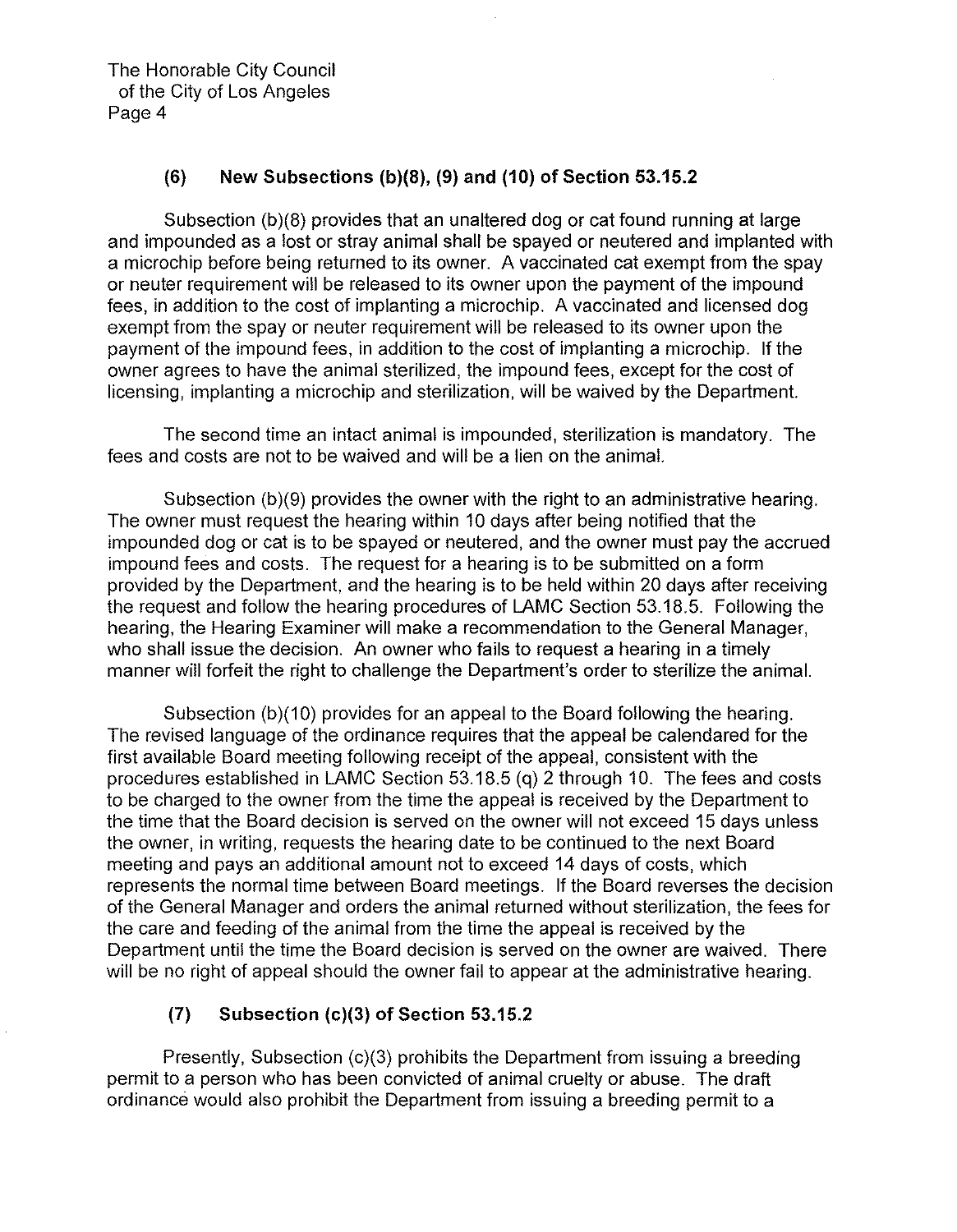person who has been convicted of animal neglect, or who has failed to obtain appropriate licenses or permits for the animal for which the breeding permit is being sought.

#### **(8) New sub-Subsection H to Subsection {c)(4) of Section 53.15.2**

Sub-Subsection H would require a breeding permit holder to implant the puppy or kitten with an electronic animal identification device identifying the breeder, and will require the identity of the breeder to remain on the electronic animal identification device, along with the identity of the new owner upon the sale or transfer of the animal.

### **(9) New sub-Subsection I to Subsection {c){4) of Section 53.15.2**

Sub-Subsection I would require a breeding permit holder to comply with all applicable local, state and federal requirements for humane standards of operation, maintenance and housing of animals, and make the permit holder subject to inspection by the Department.

#### Council Rule 38 Referral

A copy of the draft ordinance was sent, pursuant to Council Rule 38, to the Department of Animal Services with a request that the Department make any comments they may have directly to the City Council when this matter is considered.

If you have any questions regarding this matter, please contact Assistant City Attorney Dov S. Lesel at (213) 978-8154. He or another member of this Office will be present when you consider this matter to answer any questions you may have.

Very truly yours,

CARMEN A. TRUTANICH, City Attorney

By *Valumen*<br>PEDRO ECHEVERRIA Chief Assistant City Attorney

PBE:DSL:fc **Transmittal**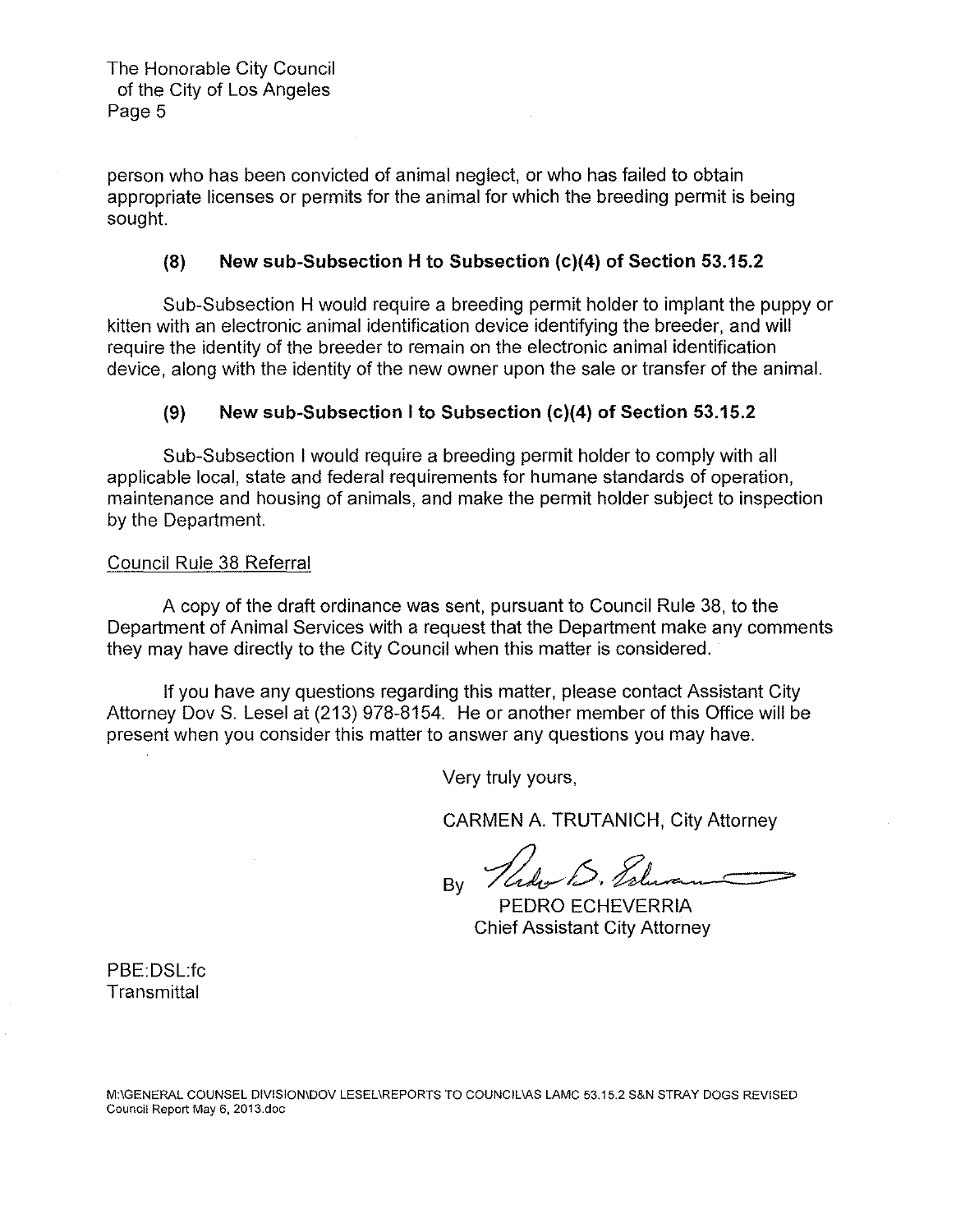**ORDINANCE NO.** 

An ordinance amending Section 53.15.2 of Article 3, Chapter V of the Los Angeles Municipal Code (LAMC) amending the spay/neuter exemptions for dogs and cats over the age of four months, modifying the breeding permit provisions, requiring the sterilization of stray dogs and cats impounded by the Department of Animal Service, and deleting the reference in the LAMC to the Spay/Neuter Advisory Committee.

### **THE PEOPLE OF THE CITY OF LOS ANGELES DO ORDAIN AS FOLLOWS:**

Section 1. Subsection (b)(2)A of Section 53.15.2 of Article 3 of Chapter V of the Los Angeles Municipal Code is amended to read as follows:

> A. The dog or cat is a breed approved by and registered with a national or international breed registry or association which, at a minimum, requires identification of the breed, date of birth, names of registered sire and dam, the name of the breeder and record keeping relating to breeding, transfer of ownership and death. In addition, the animal must actively show or compete and shall have competed in at least one show or sporting competition hosted or staged by, or under the approval of, a national association, unless it is too young to compete. The owner shall provide verified proof to the satisfaction of the General Manager of the Department with each application for a new or renewal license. The Board of Animal Services Commissioners may issue further guidelines for enforcement of this Subsection.

Sec. 2. Subsection (b)(2)B of Section 53.15.2 of Article 3 of Chapter V of the Los Angeles Municipal Code is deleted.

Sec. 3. Subsection (b)(2)E of Section 53.15.2 of Article 3 of Chapter V of the Los Angeles Municipal Code is amended to read as follows:

> E. The owner of the dog or cat provides a letter to the Department from a California licensed veterinarian certifying that arrangements have been made to spay or neuter the dog or cat within 60 days after the animal reaches the age of four months; that the dog or cat is too sick or injured to be spayed or neutered and that the animal's health would be best served by spaying or neutering after a specified date; or that it is unsafe to spay or neuter the animal due to old age, a permanent and serious medical condition or permanent infirmity that would prevent the animal from reproducing. The letter shall include the veterinarian's license number.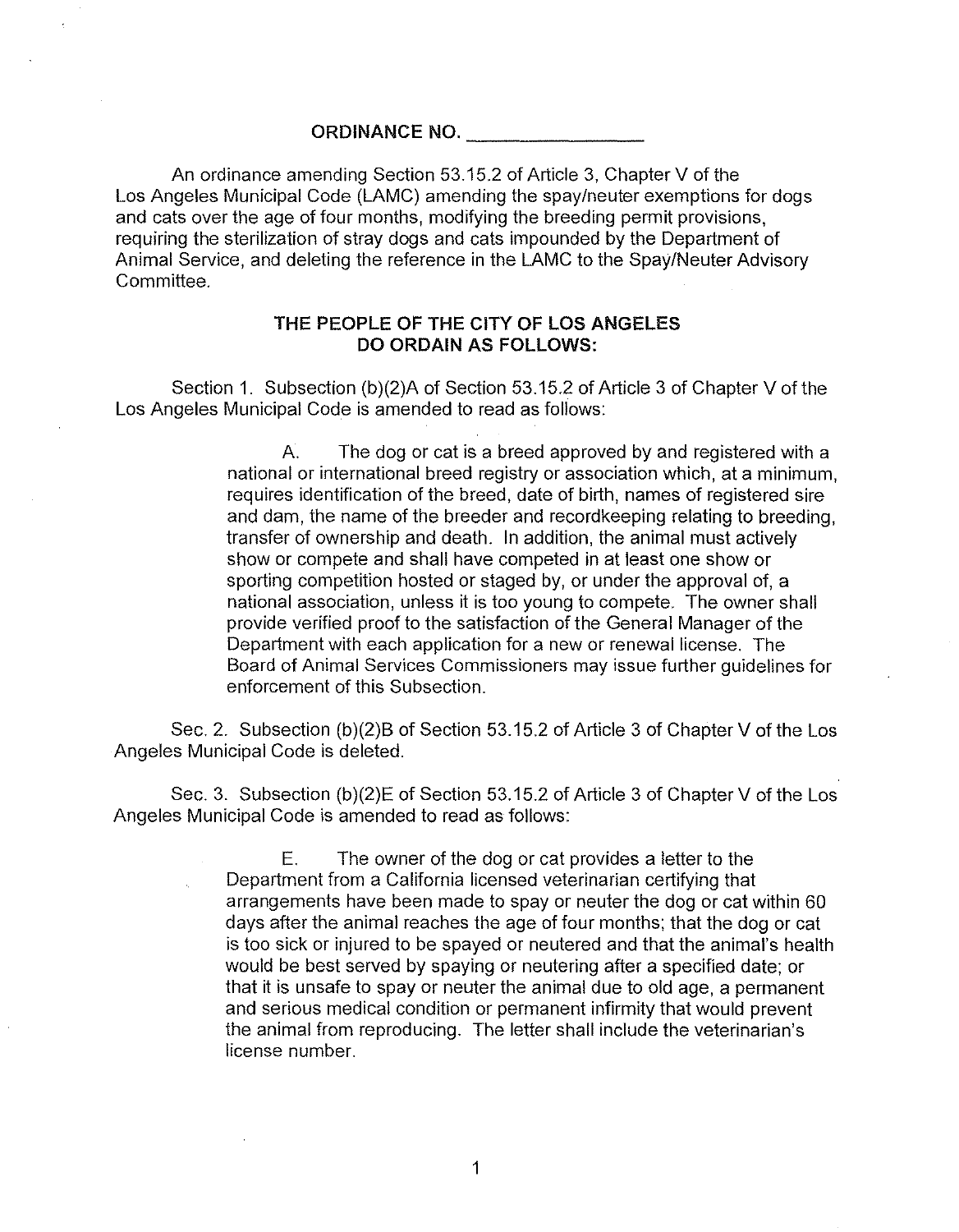Except for a letter certifying that arrangements have been made to spay or neuter the dog or cat within 60 days after the animal reaches the age of four months, any letter from a veterinarian requesting a temporary or permanent extension, including updates, shall specify the animal's medical condition and the diagnosis which justifies the exemption and be supported by diagnostic reports. If the cat or dog has not been spayed or neutered by the date specified in the veterinarian's letter, the owner shall obtain an updated letter from the veterinarian specifying the new date by which the animal may be safely spayed or neutered. An updated letter for a temporary or permanent extension shall be submitted at the time of each license renewal. If the letter from the veterinarian certifies that arrangements have been made to spay or neuter the dog within 60 days from the date the dog reaches the age of four months and the Department has been notified that the dog has in fact been spayed or neutered within that 60-day period, the owner shall qualify for the lower license fee and license tax for an altered dog.

Sec. 4. The second paragraph of Subsection (b)(7) of Section 53.15.2 of Article 3 of Chapter V of the Los Angeles Municipal Code is amended to read as follows:

> If after 60 days from the date of notification of a third violation, the \$500.00 civil penalty is not paid or the 40 hours of community service is not performed, and/or the owner still has not spayed/neutered the dog or cat as required, the continuing violation of this Subsection may also be deemed a misdemeanor. The penalties provided herein shall not be waived by the Department upon the transfer or abandonment of the dog or cat by the owner or custodian and shall be in addition to any other applicable civil or criminal penalties that may be imposed.

Sec. 5. Subsection (b)(S) of Section 53.15.2 of Article 3 of Chapter V of the Los Angeles Municipal Code is deleted.

Sec. 6. New Subsections (b)(8), (9) and (10) are added to Section 53.15.2 of Article 3 of Chapter V of the Los Angeles Municipal Code to read as follows:

(8) An unaltered dog or cat found running at large and impounded as a lost or stray animal shall be spayed or neutered and implanted with a microchip before being redeemed by it's owner, and the owner shall pay the amount established by the Department for spaying or neutering the dog or cat and implanting the microchip.

The Department shall waive the sterilization requirement the first time the unaltered dog or cat is impounded if the animal is exempt from the spay/neuter requirement, vaccinated and implanted with a microchip, and in the case of a dog, licensed, or the owner obtains a license and is in compliance with all other applicable provisions of this Article. The owner shall be responsible for paying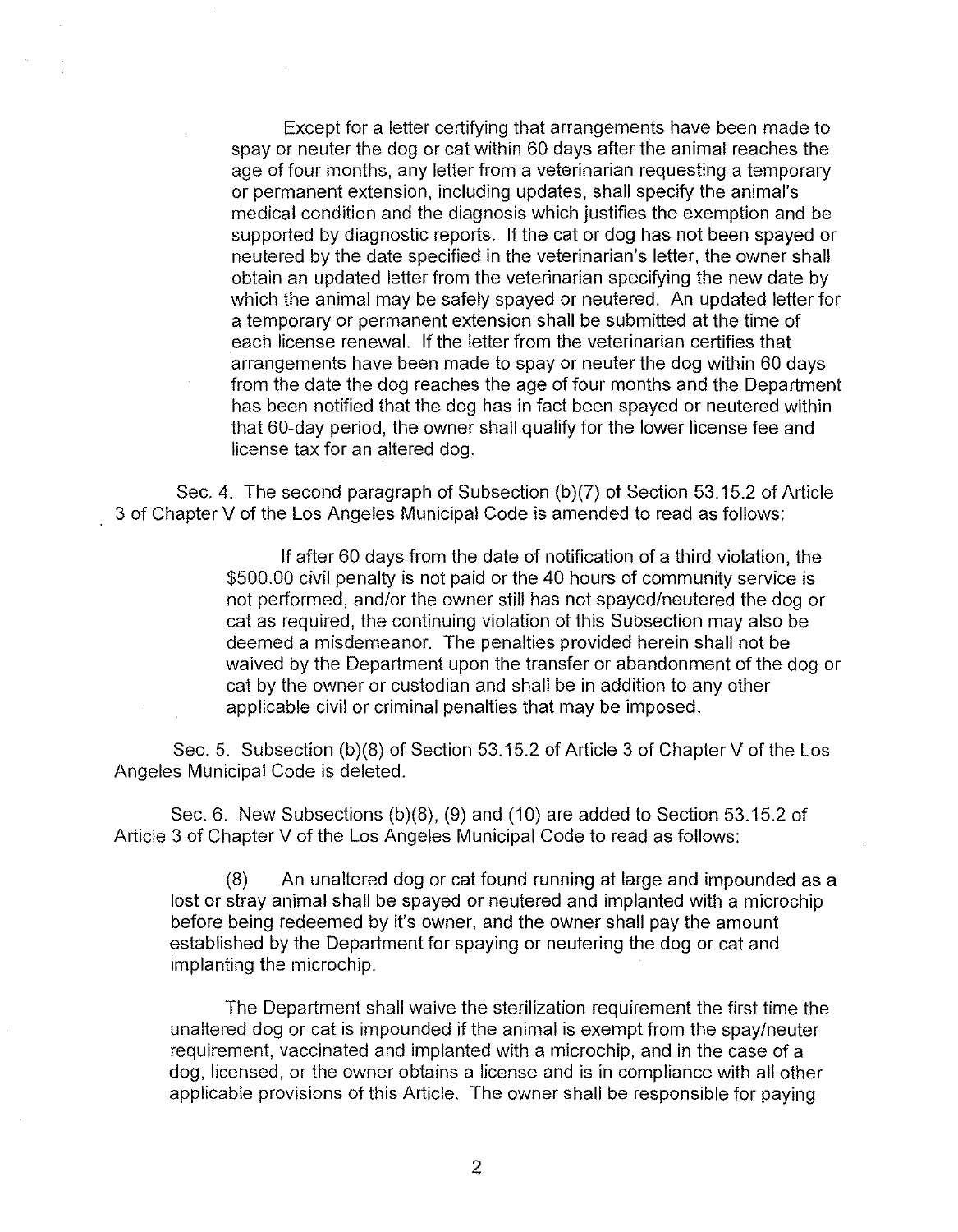the impound fees established by the Department, including the reasonable cost of feeding and caring, implanting the microchip, vaccinations, medication and any diagnostic or therapeutic applications as may be required in the reasonable discretion of the Department. Payment of the impound fees shall not be waived by the Department upon the abandonment of the dog or cat by the owner and shall be in addition to any other applicable civil or criminal penalties that may be imposed. If the owner chooses to have the animal sterilized prior to or in conjunction with the redemption and pays for the dog license, sterilization and implanting the microchip, the Department shall waive the impound fees.

An animal impounded for a second or subsequent time shall be spayed or neutered. The owner shall pay the amount established by the Department for the sterilization as part of the impound fees. If the owner chooses to have the animal sterilized prior to or in conjunction with the redemption and pays for the sterilization, the Department shall waive the impound fees. If the owner fails to pay the impound fees and costs as required, the animal shall be deemed to have been abandoned, unless the owner consents to and pays for the sterilization.

(9) Prior to sterilizing an animal pursuant to the provisions of Subdivision (8) of this Subsection, the Department shall serve upon the owner in the manner provided for giving of notice in Section 11.00 (i) of this Code, written notice of the intent to sterilize. If the owner does not want the Department to sterilize the animal, the owner, on a form provided by the Department, may file a written request for an administrative hearing within ten (10) days of such service. The decision of the Department to sterilize is final and effective when served on the owner, unless an appeal is filed within fifteen (15) days of said service.

If the Department receives a timely written request for an administrative hearing, it shall hold a hearing within twenty (20) days of receiving the request. Notice shall be served at least ten (10) days prior to the date set for the hearing. The hearing shall be conducted in accordance with the provisions of Subsections (a) through (m) inclusive, of Section 53.18.5. Prior to the hearing, the impound fees and costs accruing to the date of the hearing shall be paid by the owner.

(10) The decision of the General Manager may be appealed to the Board of Animal Services Commissioners by the owner. The appeal shall be in writing on an appeal form provided by the Department and scheduled for the first available Board meeting following receipt of the appeal in accordance with the procedures in Section 53.18.5 (q) 2 through 10, which govern the appeal process to the Board. The fees and costs to be charged to the owner from the time the appeal is received by the Department to the time that the Board decision is served on the owner shall not exceed fifteen (15) days of fees and costs for feeding and caring of the animal, unless, by written consent of the owner, the hearing date is continued to the next Board meeting and the owner agrees to pay for a not-to-exceed additional fourteen (14) days of fees and costs. If the Board reverses the decision of the General Manager and orders the animal returned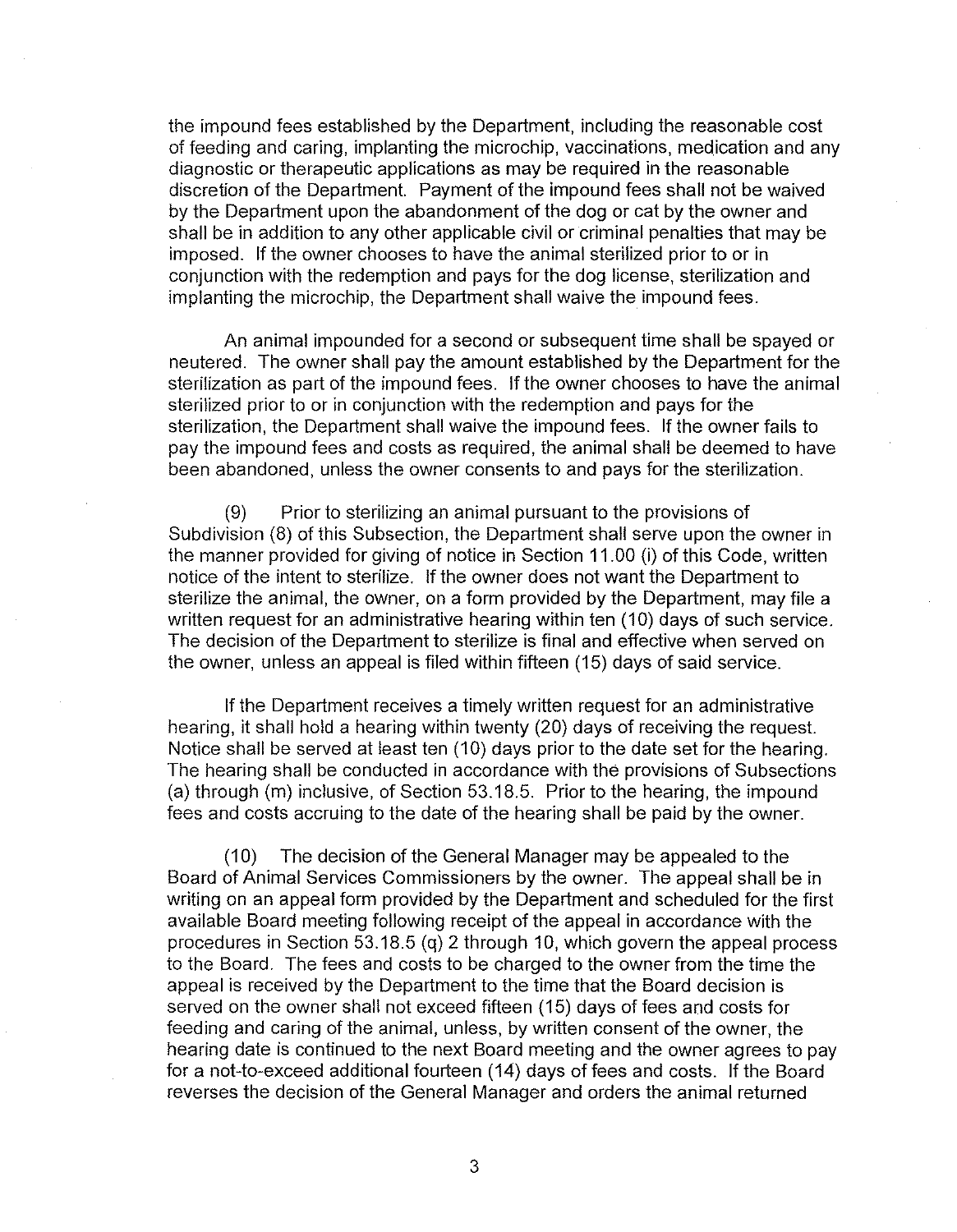without sterilization, the fees and costs for the feeding and caring of the animal accruing after the time the appeal is received by the Department to the time the Board decision is served on the owner shall be waived. Payment of the impound fees and costs shall not be waived by the Department upon the abandonment of the dog or cat by the owner and shall be in addition to any other applicable civil or criminal penalties that may be imposed.

Sec. 7. Subsection (c)(3) of Section 53.15.2 of Article 3 of Chapter V of the Los Angeles Municipal Code is amended to read as follows:

(3) The Department shall administer an animal breeding permit program to allow the breeding of unaltered dogs and cats consistent with the criteria and procedures established by the Department pursuant to Section 53.58 of this Article. A breeding permit shall not be issued to a person who has been convicted of animal cruelty, neglect or abuse or to a person who has failed to obtain appropriate licenses or permits for the animal for which the breeding· permit is being sought. Animals receiving a breeding permit shall be implanted with an electronic animal identification device (microchip) identifying the owner. The microchip number shall be verified by the Department.

Sec. 8. A new sub-Subsection H is added to Subsection (c)(4) of Section 53.15.2 of Article 3 of Chapter V of the Los Angeles Municipal Code to read as follows:

H. A breeding permit holder shall implant each offspring born to a permitted animal with an electronic animal identification device identifying the breeder. The identity of the breeder shall remain on the electronic animal identification device along with the identity of the new owner upon the sale or transfer of the animal.

Sec. 9. A new sub-Subsection I is added to Subsection (c)(4) of Section 53.15.2 of Article 3 of Chapter V of the Los Angeles Municipal Code to read as follows:

A breeding permit holder shall comply with all applicable local, state and federal requirements for humane standards of operation, maintenance and housing of animals and shall be subject to inspection by the Department.

Sec. 10. Severability. If any section, subsection, clause, phrase, or provision of this ordinance is for any reason held to be invalid or unconstitutional by decision of any court of competent jurisdiction, such decision shall not affect the validity of the remaining provisions of the ordinance. The City Council hereby declares that it would have adopted this ordinance and each section, subsection, clause, phrase, or provision thereof irrespective of the fact that one or more other sections, subsections, subsubsections, clause, phrases, or provisions may be declared to be invalid or unconstitutional.